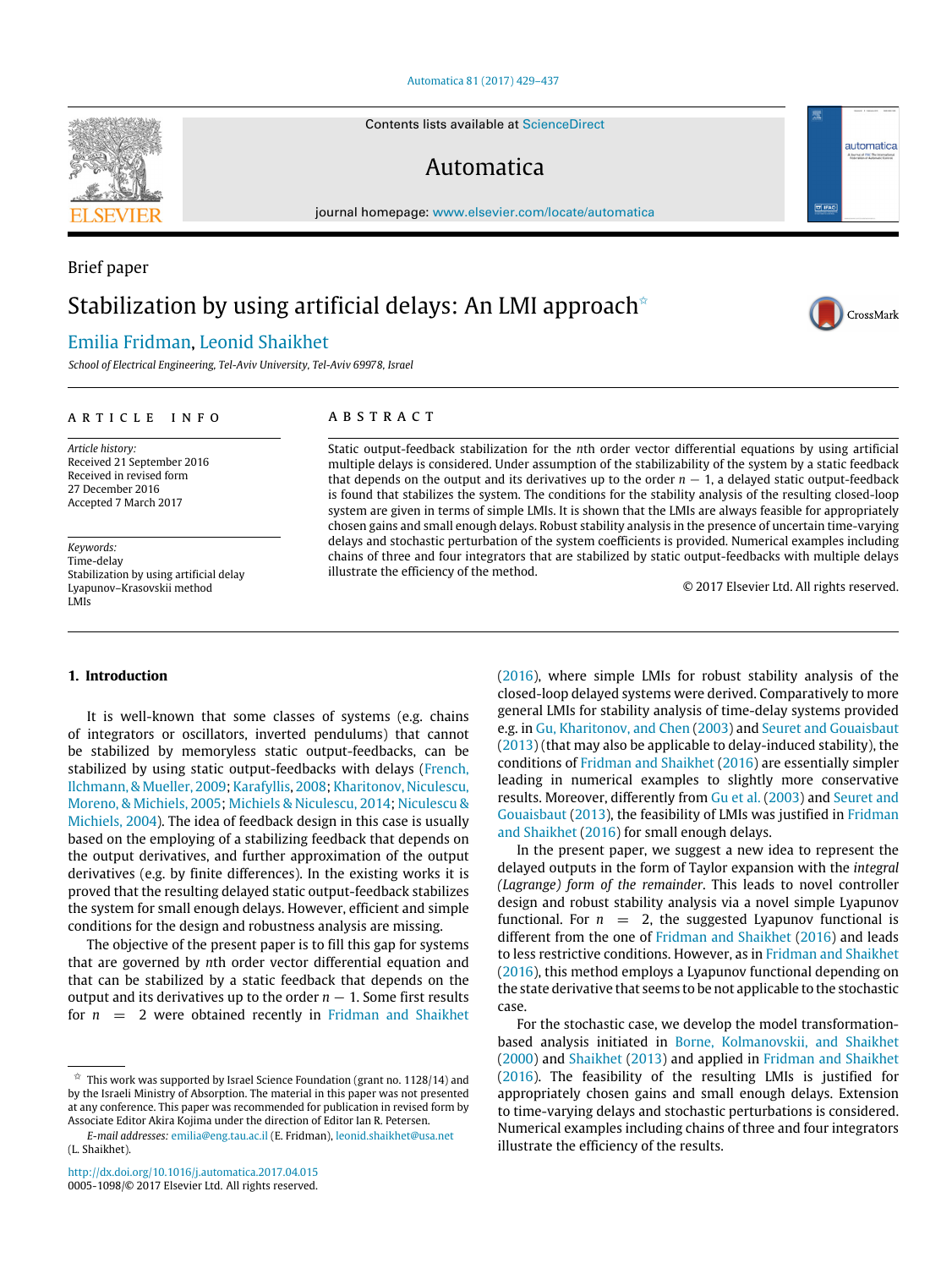## **2. Problem formulation and preliminaries**

Consider the nth order vector system

$$
y^{(n)}(t) = \sum_{i=0}^{n-1} A_i y^{(i)}(t) + Bu(t),
$$
\n(2.1)

where  $y(t) = y^{(0)}(t) \in \mathbb{R}^k$  is the measurement,  $y^{(i)}(t)$  is the *i*th derivative of  $y(t)$ ,  $u(t) \in \mathbb{R}^m$  is the control input,  $A_i \in \mathbb{R}^{k \times k}$ and  $B \in \mathbb{R}^{k \times m}$  are constant matrices. Assume that the open-loop system is unstable, and we are looking for a simple static outputfeedback that will stabilize the system. It may happen that  $(2.1)$  is not stabilizable by  $u(t) = K_0 y(t)$ , but may be stabilizable by using artificial multiple delays [\(Karafyllis,](#page-8-3) [2008;](#page-8-3) [Niculescu](#page-8-6) [&](#page-8-6) [Michiels,](#page-8-6) [2004\)](#page-8-6).

Denote

$$
x(t) = col\{y^{(0)}(t), ..., y^{(n-1)}(t)\}
$$
  
\n
$$
\bar{B} = col\{x_0(t), ..., x_{n-1}(t)\},
$$
  
\n
$$
\bar{B} = col\{0, ..., 0, B\} \in \mathbb{R}^{nk \times m},
$$
  
\n
$$
A = \begin{bmatrix}\n0 & I_k & 0 & \cdots & 0 \\
0 & 0 & I_k & \cdots & 0 \\
\cdots & \cdots & \cdots & \cdots & \cdots \\
0 & 0 & 0 & \cdots & I_k \\
A_0 & A_1 & A_2 & \cdots & A_{n-1}\n\end{bmatrix} \in \mathbb{R}^{nk \times nk}.
$$
\n(2.2)

Then  $(2.1)$  can be presented as

$$
\dot{x}(t) = Ax(t) + \bar{B}u(t). \tag{2.3}
$$

Assume that the pair  $(A, \overline{B})$  is stabilizable, i.e. there exists a matrix  $\bar{K} = [\bar{K}_0 \dots \bar{K}_{n-1}] \in \mathbb{R}^{m \times nk}$  such that the matrix  $D = A + \bar{B}\bar{K}$  is Hurwitz. The corresponding state-feedback has a form

$$
u(t)=\sum_{j=0}^{n-1}\bar{K}_jx_j(t),\quad \bar{K}_j\in\mathbb{R}^{m\times k}.
$$

Since the derivatives  $y^{(j)}(t) = x_j(t), j = 1, \ldots, n-1$  are not available, we approximate them by using the delayed measurements  $x_0(t - h_i)(j = 1, \ldots, n - 1)$ , where

$$
0 < h_1 < \cdots < h_{n-1}.\tag{2.4}
$$

Differently from [Fridman](#page-8-7) [and](#page-8-7) [Shaikhet](#page-8-7) [\(2016\)](#page-8-7), we employ in this paper the Taylor expansion with the integral form of the remainder:

$$
x_0(t - h_i) = \sum_{j=0}^{n-1} \frac{1}{j!} (-h_i)^j x_j(t) + W_i(x_{nt}), \quad i = 1, ..., n-1,
$$
\n(2.5)

where

$$
W_i(x_{nt}) = \frac{(-1)^n}{(n-1)!} \int_{t-h_i}^t (s-t+h_i)^{n-1} x_n(s) ds
$$
 (2.6)

and where  $x_n(s) = \dot{x}_{n-1}(s)$ . Note that  $W_i(x_{nt}) = O(h_i^n)$ . In [Fridman](#page-8-7) [and](#page-8-7) [Shaikhet](#page-8-7) [\(2016\)](#page-8-7) the delayed state was presented as  $x_0(t$  $h_1$ ) =  $x_0$ (*t*) −  $hx_1$ (*t*) +  $\delta$ (*t*) with  $\delta$ (*t*) =  $O(h^2)$ , whereas a particular form of the remainder  $\delta$  was not exploited. In such a way it was not clear how to extend the results of [Fridman](#page-8-7) [and](#page-8-7) [Shaikhet](#page-8-7) [\(2016\)](#page-8-7) to  $n > 2$ .

**Remark 2.1.** For  $n = 1$  representation [\(2.5\)](#page-1-1) coincides with the basic relation

$$
x_0(t - h_1) = x_0(t) - \int_{t - h_1}^t \dot{x}_0(s)ds
$$

for delay-dependent stability conditions (see e.g. [Fridman,](#page-8-12) [2014;](#page-8-12) [Kolmanovskii](#page-8-13) [&](#page-8-13) [Myshkis,](#page-8-13) [1999\)](#page-8-13). In this sense the Lyapunov-based analysis of Section [3](#page-2-0) naturally extends simple delay-dependent conditions from the 1st order to the nth order systems.

<span id="page-1-0"></span>Denoting  $h_0 = 0$ , we will find a delayed stabilizing static output-feedback

<span id="page-1-2"></span>
$$
u(t) = \sum_{i=0}^{n-1} K_i x_0 (t - h_i), \quad K_i \in \mathbb{R}^{r \times k}.
$$
 (2.7)

Substituting [\(2.7\)](#page-1-2) into [\(2.3\),](#page-1-3) we obtain the following closed-loop system with delays

<span id="page-1-8"></span>
$$
\dot{x}(t) = Ax(t) + \sum_{i=0}^{n-1} \bar{B}K_i x_0(t - h_i).
$$
\n(2.8)

From  $(2.5)$  we have

<span id="page-1-7"></span>
$$
\sum_{i=0}^{n-1} K_i x_0(t - h_i) = \sum_{j=0}^{n-1} \bar{K}_j x_j(t) + \sum_{i=1}^{n-1} K_i W_i(x_{nt}), \qquad (2.9)
$$

where

<span id="page-1-4"></span>
$$
\bar{K}_0 = \sum_{i=0}^{n-1} K_i \text{ and}
$$
\n
$$
\bar{K}_j = \frac{(-1)^j}{j!} \sum_{i=1}^{n-1} h_i^j K_i, \quad j = 1, ..., n-1.
$$
\n(2.10)

<span id="page-1-3"></span>From [\(2.10\)](#page-1-4) for  $K = [K_0 : \ldots K_{n-1}]$  we obtain

<span id="page-1-5"></span>
$$
\bar{K} = KM,
$$
\n
$$
M = \begin{bmatrix}\nI_k & 0 & 0 & \cdots & 0 \\
I_k & -h_1I_k & \frac{h_1^2}{2}I_k & \cdots & \frac{(-h_1)^{n-1}}{(n-1)!}I_k \\
\cdots & \cdots & \cdots & \cdots & \cdots \\
I_k & -h_{n-1}I_k & \frac{h_{n-1}^2}{2}I_k & \cdots & \frac{(-h_{n-1})^{n-1}}{(n-1)!}I_k\n\end{bmatrix}.
$$
\n(2.11)

Since all the delays are different, the Vandermonde-type matrix *M* is invertible. Moreover, the following holds:

<span id="page-1-6"></span>**Lemma 2.1.** *Let*  $h_i = ih(i = 0, ..., n - 1)$  *for some h* > 0 *and M be given by* [\(2.11\)](#page-1-5). Then  $M^{-1} = O(h^{-n+1})$ , *i.e. the absolute values of the entries of M*−<sup>1</sup> *are bounded from above by Ch*−*n*+<sup>1</sup> *with a positive constant*  $C = C(n)$ *.* 

**Proof.** The matrix *M* can be regarded as a matrix consisting of *k* equal Vandermonde-type blocks  $M_b$  of size *n* (each block is Vandermonde up to division of columns by corresponding factorials). In particular, the determinant of each block is given by

<span id="page-1-9"></span><span id="page-1-1"></span>det 
$$
M_b = C_1 \prod_{0 \le i < j \le n-1} (h_i - h_j)
$$
  
=  $C_1(h_0 - h_1) \cdots (h_0 - h_{n-1})(h_1 - h_2) \cdots (h_1 - h_{n-1})$   
 $\times \cdots (h_{n-2} - h_{n-1}) = C_2 h^{n(n-1)/2}$ 

with  $C_1$ ,  $C_2$  being functions of *n*.

Similarly to *M*, the inverse *M*−<sup>1</sup> consists of *k* inverse matrices  $(M_b)^{-1}$ . We can write  $(M_b)^{-1} = \frac{1}{\det M_b}$  Adj $(M_b)$ , where the entries of Adj( $M_b$ ) are  $(n-1) \times (n-1)$  minors of  $M_b$  with some signs. Any  $(n-1) \times (n-1)$  minor of  $M_b$ , regarded as the sum of products of elements taken one from each column, appears to be proportional to  $h^{n(n-1)/2-s+1}$ , where *s* is the number of the removed column of *M*<sup>*b*</sup>. Thus, the minimal order of the  $(n - 1) \times (n - 1)$  minors of  $M_b$  corresponds to the last removed column with  $s = n$ . Hence, the minimal order of an entry of  $M^{-1}$  is  $(h^{\frac{n(n-1)}{2}-n+1})/h^{\frac{n(n-1)}{2}}$ *h*<sup>-*n*+1</sup>. □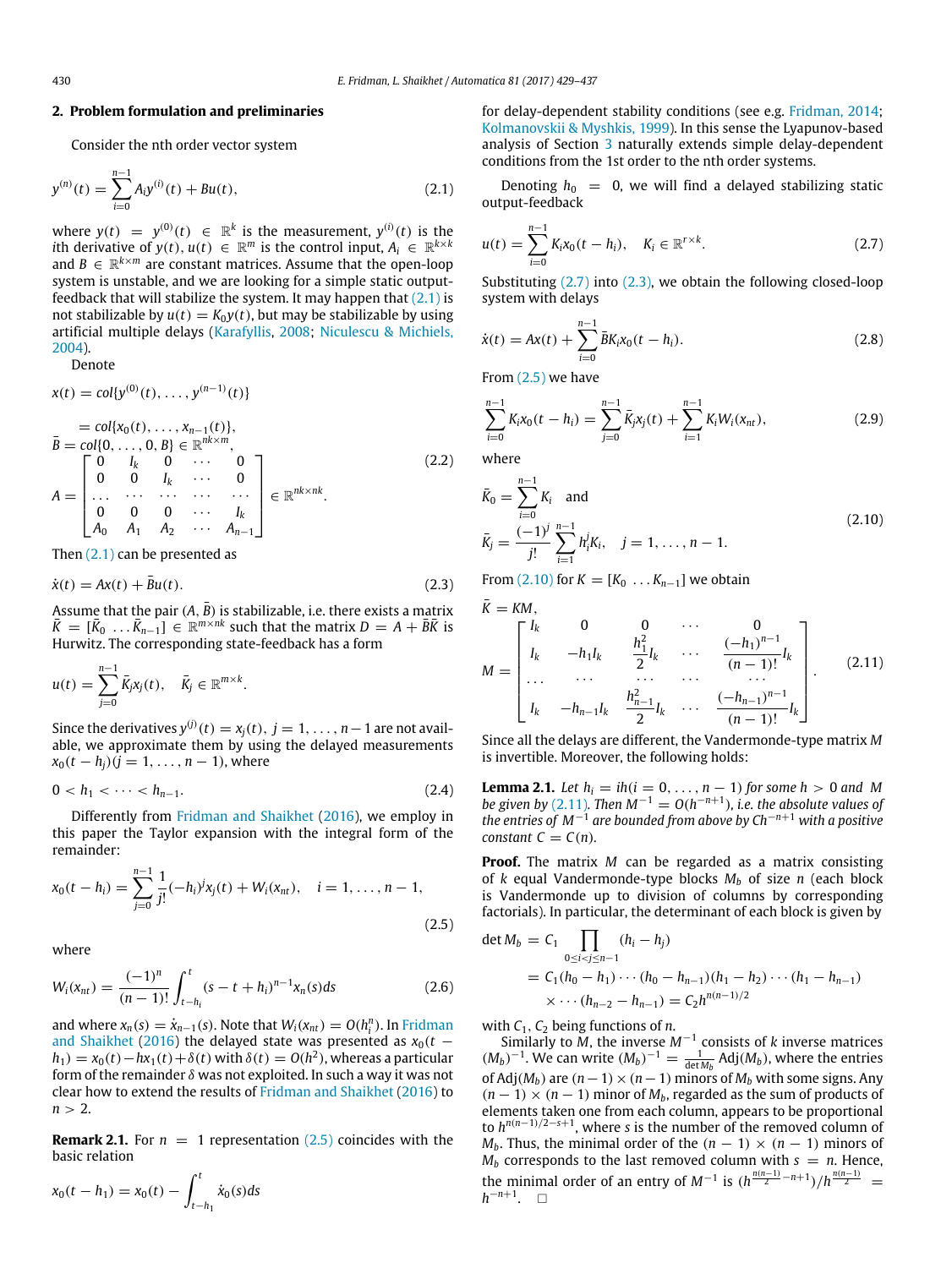**Remark 2.2.** As it is seen from the proof, the result of [Lemma 2.1](#page-1-6) remains true for more general choice of *h<sup>i</sup>* that are different and such that  $h_i = O(h)$  and  $h_i - h_j = O(h)(i \neq j)$ . The same is true concerning items (ii) of theorems below.

Substitution of [\(2.9\)](#page-1-7) into [\(2.8\)](#page-1-8) yields

$$
\dot{x}(t) = Dx(t) + \sum_{i=1}^{n-1} \bar{B}K_i W_i(x_{nt}),
$$
  
\n
$$
D = A + \bar{B}\bar{K} = A + \bar{B}KM,
$$
\n(2.12)

where *M* is given by [\(2.11\).](#page-1-5)

As in [Fridman](#page-8-7) [and](#page-8-7) [Shaikhet](#page-8-7) [\(2016\)](#page-8-7), we suggest two different methods for stability analysis of the system [\(2.12\).](#page-2-1) One method is based on the direct Lyapunov–Krasovskii analysis of [\(2.12\),](#page-2-1) whereas the second one employs a neutral type model transformation. We will suppose that the matrix *D* is Hurwitz. Our stability analysis will employ the following Jensen's inequality:

**Lemma 2.2** (*Jensen's Inequality [Solomon](#page-8-14) [&](#page-8-14) [Fridman,](#page-8-14) [2013](#page-8-14)*)**.** *Denote*

$$
G = \int_a^b f(s)x(s)ds,
$$

*where*  $a \leq b, f : [a, b] \rightarrow [0, \infty)$ ,  $x(s) \in \mathbb{R}^n$  and the integration *concerned is well defined. Then for any n*  $\times$  *n matrix R*  $>$  0 *the following inequality holds:*

$$
G'RG \le \int_a^b f(\theta)d\theta \int_a^b f(s)x'(s)Rx(s)ds.
$$
 (2.13)

## <span id="page-2-0"></span>**3. Stability conditions: no model transformation**

## *3.1. Constant delays*

In this section we analyze stability of  $(2.8)$  by using its presentation [\(2.12\).](#page-2-1)

<span id="page-2-10"></span>**Theorem 3.1.** (i) *Given*  $K_i \in \mathbb{R}^{m \times k}$  ( $i = 0, \ldots, n - 1$ ) and constant *known delays*  $0 = h_0 < h_1 < \cdots < h_{n-1}$  *such that the matrix*  $D = A + \overline{B}$ *KM with M defined by* [\(2.11\)](#page-1-5) *and*  $K = [K_0...K_{n-1}]$  *is Hurwitz. Let there exist*  $0 < P \in \mathbb{R}^{nk \times nk}$  and  $0 < R_i \in \mathbb{R}^{m \times m}$ ,  $i =$  $1, \ldots, n-1$  *that satisfy the LMI* 

$$
\Psi_0 = \begin{bmatrix} \Phi_0 & X & \cdots & X & D'[0_{k \times (n-1)k} I_k]' \hat{R} \\ * & -(n!)^2 R_1 & \cdots & 0 & B' \hat{R} \\ \cdots & \cdots & \cdots & \cdots & \cdots \\ * & * & \cdots & -(n!)^2 R_{n-1} & B' \hat{R} \\ * & * & \cdots & * & -\hat{R} \end{bmatrix}
$$
\n
$$
< 0,
$$
\n(3.1)

*where*

$$
\Phi_0 = PD' + DP \in \mathbb{R}^{nk \times nk}, \qquad X = P\bar{B} \in \mathbb{R}^{nk \times m},
$$
  

$$
\hat{R} = \sum_{i=1}^{n-1} h_i^{2n} K_i' R_i K_i \in \mathbb{R}^{k \times k}.
$$
 (3.2)

*Then system* [\(2.8\)](#page-1-8) *is asymptotically stable.*

(ii) *Given*  $\overline{K} \in \mathbb{R}^{m \times nk}$  *such that*  $D = A + \overline{B}\overline{K}$  *is Hurwitz, and*  $h_i = ih$  (*i* = 0, ..., *n* − 1) *with some h* > 0*. Let*  $K = M^{-1}\overline{K}$ , *where M is given by* [\(2.11\)](#page-1-5)*. Then the LMI* [\(3.1\)](#page-2-2) *is always feasible for small enough h, i.e.* [\(2.8\)](#page-1-8) *is stabilizable by the delayed feedback*  $(2.7)$  *with small enough h<sub>i</sub> = ih.* 

**Proof.** (i) Differentiating  $V_1(x(t)) = x'(t)Px(t)(P > 0)$  along [\(2.12\)](#page-2-1) we have

<span id="page-2-3"></span>
$$
\frac{d}{dt}V_1(x_t) = 2x'(t)P(Dx(t) + \sum_{i=1}^{n-1} \bar{B}K_iW_i(x_{nt})\big).
$$
\n(3.3)

<span id="page-2-1"></span>To compensate in [\(3.3\)](#page-2-3) the terms with  $W_i(x_{nt})$ , consider the functional

$$
V_2(x_t) = \sum_{i=1}^{n-1} h_i^n \int_{t-h_i}^t (s-t+h_i)^n x'_n(s) K_i^{\prime} R_i K_i x_n(s) ds,
$$

where  $R_i > 0$ . Then

<span id="page-2-5"></span>
$$
\frac{d}{dt}V_2(x_t) = \sum_{i=1}^{n-1} \left[ h_i^{2n} x'_n(t) K_i' R_i K_i x_n(t) -nh_i^n \int_{t-h_i}^t (s-t+h_i)^{n-1} x'_n(s) K_i' R_i K_i x_n(s) ds \right].
$$
\n(3.4)

Via Jensen's inequality  $(2.13)$  for  $W_i(x_{nt})$  we find

$$
W'_{i}(x_{nt})K'_{i}R_{i}W_{i}(x_{nt})
$$
  
\n
$$
\leq \frac{h_{i}^{n}}{(n-1)!n!} \int_{t-h_{i}}^{t} (s-t+h_{i})^{n-1}x'_{n}(s)K'_{i}R_{i}K_{i}x_{n}(s)ds
$$

or

<span id="page-2-6"></span><span id="page-2-4"></span>
$$
-nh_i^n \int_{t-h_i}^t (s-t+h_i)^{n-1} x'_n(s) K_i' R_i K_i x_n(s) ds
$$
  
 
$$
\leq -(n!)^2 W_i'(x_{nt}) K_i' R_i K_i W_i(x_{nt}). \tag{3.5}
$$

From  $(3.4)$ ,  $(3.5)$  by using notation  $(3.2)$  we obtain

<span id="page-2-8"></span>
$$
\frac{d}{dt}V_2(x_t) \leq x'_n(t)\hat{R}_i x_n(t) \n- \sum_{i=1}^{n-1} (n!)^2 W'_i(x_{nt}) K'_i R_i K_i W_i(x_{nt}).
$$
\n(3.6)

Consider the Lyapunov functional  $V(x_t) = V_1(x(t)) + V_2(x_t)$ . From  $(3.3)$  and  $(3.6)$  we obtain

$$
\frac{d}{dt}V(x_t) \le x'(t)(PD' + DP)x(t) + x'_n(t)\hat{R}x_n(t) \n+ 2x'(t)X \sum_{i=1}^{n-1} K_i W_i(x_{nt}) \n- \sum_{i=1}^{n-1} (n!)^2 W'_i(x_{nt})\overline{R}_i W_i(x_{nt}) \n= \eta'(t)\Xi\eta(t) + x'_n(t)\hat{R}x_n(t).
$$
\n(3.7)

<span id="page-2-9"></span><span id="page-2-2"></span>Here  $\mathcal E$  coincides with  $\Psi_0$ , where the last column and row are deleted, and

<span id="page-2-7"></span>
$$
\eta(t) = col\{x(t), K_1W_1(x_{nt}), \ldots, K_{n-1}W_{n-1}(x_{nt})\}.
$$

Note that [\(2.12\)](#page-2-1) yields

$$
x_n(t) = [0_{k \times (n-1)k} I_k]Dx(t) + \sum_{i=1}^{n-1} BK_i W_i(x_{nt}).
$$

Substituting this into the last term of  $(3.7)$  and applying Schur complement we conclude that  $\frac{d}{dt}V(x_t) \leq -c|x(t)|^2$  for some  $c > 0$ if  $\Psi_0 < 0$ . So, [\(2.12\)](#page-2-1) (and, thus, [\(2.8\)\)](#page-1-8) is asymptotically stable. The proof of (i) is completed.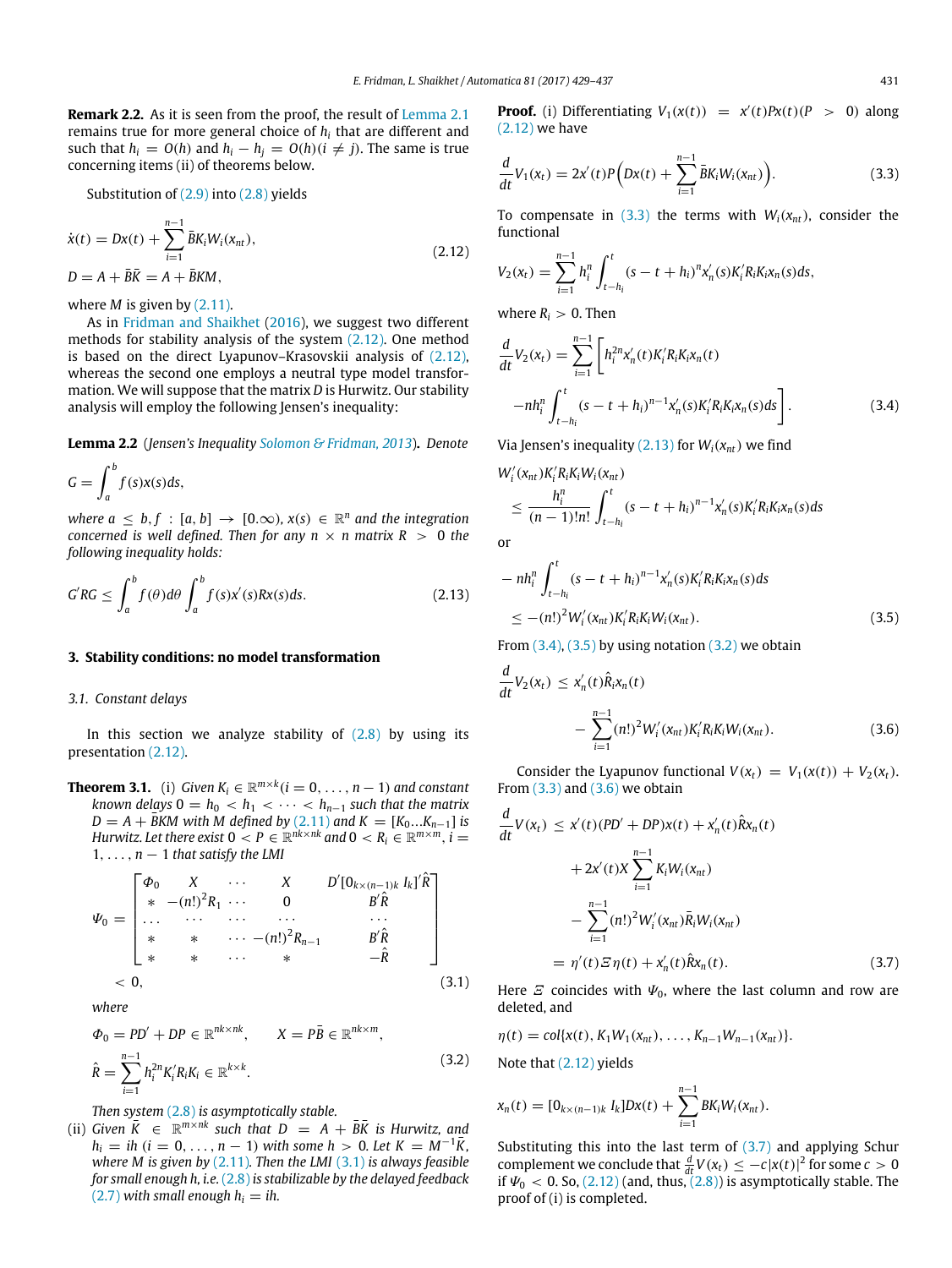(ii) By [Lemma 2.1](#page-1-6) we have  $M^{-1} = O(h^{-n+1})$  implying  $K =$ *O*(*h*<sup>−*n*+1</sup>). Let *P* > 0 be a solution of the Lyapunov equation

$$
D'P + PD = -I_{nk}.
$$

Choose  $R_i = h^{-1}I_m$ . Then  $\hat{R} = O(h^{-1})$ . Applying Schur complements to  $\Psi_0 < 0$ , we arrive at

$$
D'P + PD + O(h) < 0,
$$

that holds for small enough  $h$ . The proof of (ii) is completed.  $\square$ 

**Remark 3.1.** [Theorem 3.1](#page-2-10) improves the corresponding result in [Fridman](#page-8-7) [and](#page-8-7) [Shaikhet](#page-8-7) [\(2016\)](#page-8-7) due to novel Lyapunov functional introduced in the proof. For  $n = 2$  the term  $V_2$  used in the proof of [Theorem 3.1](#page-2-10) has a form

$$
V_2(x_t) = h_1^2 \int_{t-h_1}^t (s-t+h_1)^2 x_2'(s) K_1' R_1 K_1 x_2(s) ds,
$$

whereas in [Fridman](#page-8-7) [and](#page-8-7) [Shaikhet](#page-8-7) [\(2016\)](#page-8-7) the following term was employed

$$
\tilde{V}_2(x_t) = h_1 \int_{t-h_1}^t (s-t+h_1)x_2'(s)K_1'R_1K_1x_2(s)ds.
$$

The term  $\tilde{V}_2$  leads to LMI [\(3.1\),](#page-2-2) where the (2,2)-diagonal term is replaced by  $-0.25\pi^2R_1$  which is greater than  $-4R_1$  in [\(3.1\),](#page-2-2) i.e. the LMI of [Fridman](#page-8-7) [and](#page-8-7) [Shaikhet](#page-8-7) [\(2016\)](#page-8-7) is more restrictive.

**Remark 3.2.** The representation [\(2.5\)](#page-1-1) is used with the same *n* for all *h<sup>i</sup>* . The latter allows to derive feasible LMIs. The feasibility claims (for given  $\bar{K}$  and not for given  $K$ ) and their proofs in the present paper are different from the ones in [Fridman](#page-8-7) [and](#page-8-7) [Shaikhet](#page-8-7) [\(2016\)](#page-8-7) and are based on [Lemma 2.1](#page-1-6) and on the feasibility of the Lyapunov equation for the closed-loop system under the full state-feedback.

**Remark 3.3.** The results of [Theorem 3.1](#page-2-10) can be extended to performance analysis, e.g. to  $L_2$ -gain analysis of the perturbed system with a disturbance  $v \in L_2[0,\infty)$  and with the noisy measurements  $y = x_0 + Ev$ , where *E* has appropriate dimensions. In this case the delayed feedback  $(2.7)$  will contain the delayed disturbance:

$$
u(t) = \sum_{i=0}^{n-1} K_i [x_0(t-h_i) + Ev(t-h_i)].
$$

Let *z* be a controlled output. To derive LMI conditions for the *L*2-gain analysis of the resulting closed-loop system, one can find conditions for

$$
\dot{V} + |z|^2 - \sum_{i=0}^{n-1} \gamma_i^2 |v(t - h_i)|^2 \le 0, \quad t \ge 0
$$

with  $\sum_{i=0}^{n-1} \gamma_i^2 \leq \gamma^2$ , where  $v(t) = 0$  for  $t < 0$ . This condition guarantees that the *L*<sub>2</sub>-gain of the closed-loop system is less or equal to  $\gamma$  since

$$
\sum_{i=0}^{n-1} \gamma_i^2 \int_0^\infty |v(t-h_i)|^2 dt = \sum_{i=0}^{n-1} \gamma_i^2 \int_0^\infty |v(t)|^2 dt
$$
  

$$
\leq \gamma^2 \int_0^\infty |v(t)|^2 dt.
$$

# *3.2. Extension to time-varying delays*

For practical application of a delayed static output feedback, consider its sampled-data implementation. Let  $0 = t_0 < t_1 <$  $\cdots < t_k < \cdots$ ,  $k = 0, 1, \ldots$  be sampling instants  $t_k = kT$ , where *T* > 0 is the sampling period, and let  $\eta_k \in [0, \eta_M]$  be variable and unknown input delay with a known upper bound  $\eta_M$ . Then a sampled-data delayed controller can be presented as

<span id="page-3-3"></span>
$$
u(t) = \sum_{i=0}^{n-1} K_i x_0 (t_{k-ip} - \eta_k), \quad t \in [t_k, t_{k+1}]
$$
\n(3.8)

where *p* is some natural number (the sampling delay). Using the time-delay approach to sampled-data control [\(Fridman,](#page-8-12) [2014;](#page-8-12) [Fridman,](#page-8-15) [Seuret,](#page-8-15) [&](#page-8-15) [Richard,](#page-8-15) [2004;](#page-8-15) [Liu](#page-8-16) [&](#page-8-16) [Fridman,](#page-8-16) [2012\)](#page-8-16), the latter controller may be further presented as the delayed one  $(2.7)$  with time-varying delays:

$$
h_i(t) = t - t_{k-ip} + \eta_k, \quad i = 0, \ldots, n-1, t \in [t_k, t_{k+1}].
$$

Clearly  $h_i(t) \in [ipT, ipT + T + \eta_M]$ .

In the case of additional (unknown and bounded) measurement delay, the closed-loop sampled-data system can be also presented as a system with time-varying delays, where delays belong to some intervals. Motivated by sampled-data implementation, in this section we provide stability analysis of the closed-loop system [\(2.8\)](#page-1-8) with time-varying and unknown delays  $h_i = h_i(t)$ , such that *h*<sub>*i*</sub>(*t*) ∈ [*h*<sub>*im*</sub>, *h*<sub>*iM*</sub>], *h*<sub>*iM*</sub> ≥ *h*<sub>*im*</sub> ≥ 0, *i* = 0, . . . , *n* − 1, *h*<sub>0*m*</sub> = 0. We have

$$
x_0(t-h_i(t))=x_0(t-h_{im})+\delta_i(t),
$$

where

<span id="page-3-1"></span>
$$
\delta_i(t) = \int_{t - h_{im}}^{t - h_i(t)} x_1(s) ds, \quad i = 0, \dots, n - 1.
$$
 (3.9)

We employ [\(2.5\).](#page-1-1) Then from [\(2.9\),](#page-1-7) [\(2.10\)](#page-1-4) with  $h_i = h_{im}$  we obtain

$$
\sum_{i=0}^{n-1} K_i x_0(t - h_i(t)) = \sum_{j=0}^{n-1} \bar{K}_j x_j(t) + \sum_{i=1}^{n-1} K_i W_i(x_{nt}) + \sum_{i=0}^{n-1} K_i \delta_i(t),
$$
\n(3.10)

<span id="page-3-2"></span>where  $W_i$  and  $\bar{K}_j$  are given by [\(2.6\)](#page-1-9) and [\(2.10\)](#page-1-4) respectively with  $h_i$ replaced by *him*. So, instead of [\(2.12\)](#page-2-1) for constant delays, we obtain the following presentation of  $(2.8)$  with time-varying delays:

$$
\dot{x}(t) = Dx(t) + \sum_{i=1}^{n-1} \bar{B}K_i W_i(x_{nt}) + \sum_{i=0}^{n-1} \bar{B}K_i \delta_i(t).
$$
 (3.11)

Here  $D = A + \bar{B}KM_{|h_i=h_{im}}$  with *M* given by [\(2.11\).](#page-1-5) For the function  $V_1(x(t)) = x'(t)Px(t)$  similarly to [\(3.3\)](#page-2-3) we have

<span id="page-3-0"></span>
$$
\frac{d}{dt}V_1(x_t) = 2x'(t)P(Dx(t) + \sum_{i=1}^{n-1} \bar{B}K_iW_i(x_{nt}) + \sum_{i=0}^{n-1} \bar{B}K_i\delta_i(t)).
$$
\n(3.12)

To compensate in [\(3.12\)](#page-3-0) the terms with  $W_i(x_{nt})$  and  $\delta_i(t)$ , consider the simplest functional for this case

$$
V_2(x_t) = \sum_{i=1}^{n-1} h_{im}^n \int_{t-h_{im}}^t (s-t+h_{im})^n x'_n(s) K'_i R_i K_i x_n(s) ds
$$
  
+ 
$$
\sum_{i=0}^{n-1} (h_{iM} - h_{im}) \int_{t-h_{im}}^{t-h_{im}} (s-t+h_{iM}) x'_1(s) \bar{U}_i x_1(s) ds
$$
  
+ 
$$
\sum_{i=1}^{n-1} (h_{iM} - h_{im})^2 \int_{t-h_{im}}^t x'_1(s) \bar{U}_i x_1(s) ds,
$$
  

$$
\bar{U}_i = K'_i U_i K_i, R_i, U_i > 0.
$$

Note that the results for time-varying delays via the simplest Lyapunov functionals (with just  $\bar{U}_i$  "double integral terms") may be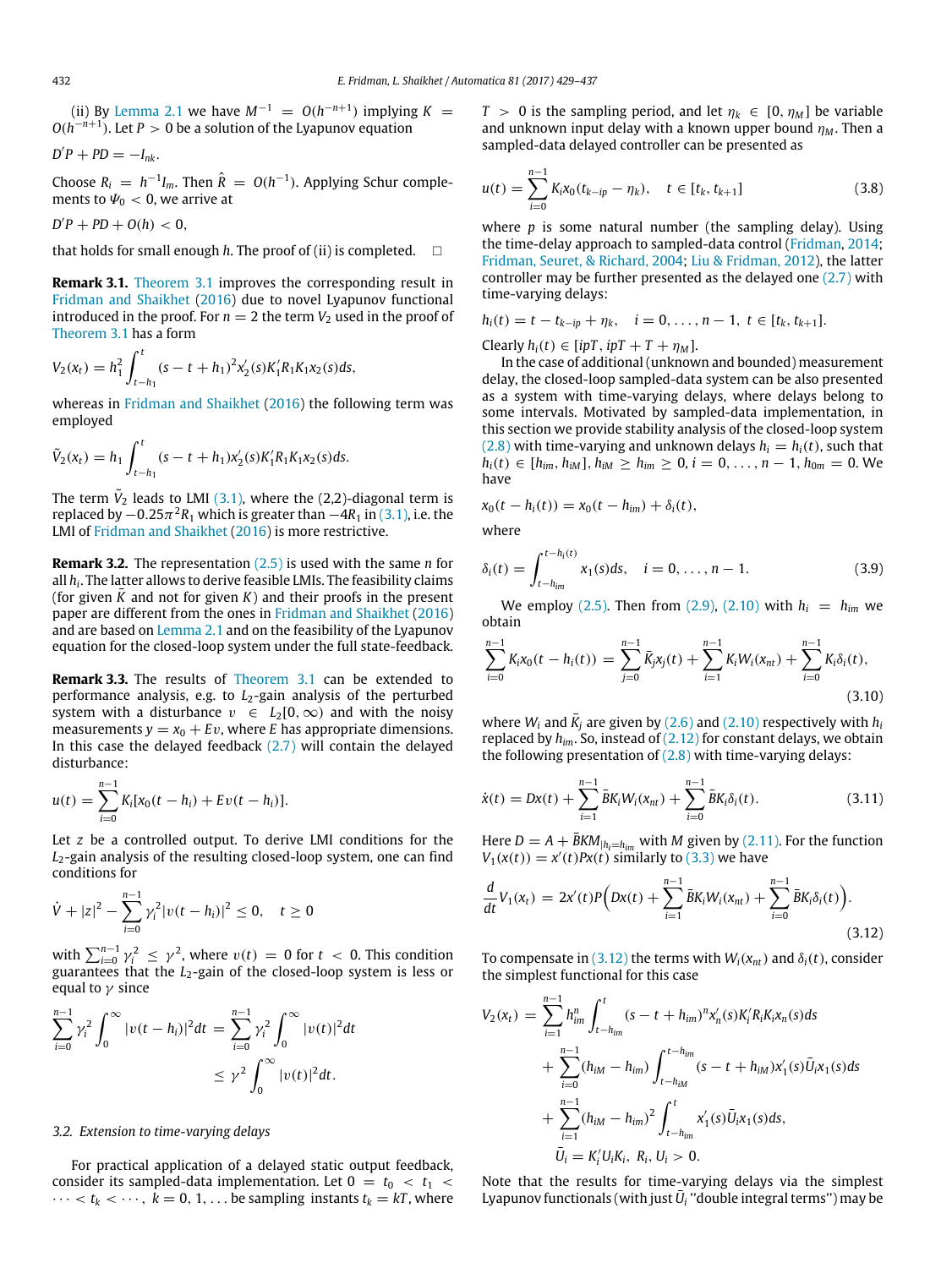restrictive, but they may be improved by using advanced methods for time-varying delays that lead to larger LMIs (see e.g. [Fridman,](#page-8-12) [2014;](#page-8-12) [Park,](#page-8-17) [Ko,](#page-8-17) [&](#page-8-17) [Jeong,](#page-8-17) [2011\)](#page-8-17). Differentiating  $V_2(x_t)$  we have

$$
\frac{d}{dt}V_2(x_t) = \sum_{i=1}^{n-1} h_{im}^n \Big( h_{im}^n x'_n(t) K_i' R_i K_i x_n(t) \n- n \int_{t-h_{im}}^t (s - t + h_{im})^{n-1} x'_n(s) K_i' R_i K_i x_n(s) ds \Big) \n- \sum_{i=0}^{n-1} (h_{iM} - h_{im}) \int_{t-h_{iM}}^{t-h_{im}} x'_1(s) \bar{U}_i x_1(s) ds \n+ \sum_{i=0}^{n-1} (h_{iM} - h_{im})^2 x'_1(t) \bar{U}_i x_1(t).
$$

Using Jensen's inequality, we obtain

$$
-(h_{iM}-h_{im})\int_{t-h_{iM}}^{t-h_{im}}x_{2}'(s)\bar{U}_{i}x_{2}(s)ds\leq-\delta_{i}'(t)\bar{U}_{i}\delta_{i}(t),
$$
 (3.13)

and [\(3.5\)](#page-2-6) with  $h_i$  replaced by  $h_{im}$ . Then for  $\dot{V}_2(x_t)$  instead of [\(3.6\)](#page-2-8) we have

$$
\frac{d}{dt}V_2(x_t) \le x'_n(t)\hat{R}x_n(t) + \sum_{i=0}^{n-1} (h_{iM} - h_{im})^2 x'_1(t)\bar{U}_i x_1(t)
$$

$$
-(n!)^2 \sum_{i=0}^{n-1} W'_i(x_{nt})K'_i R_i K_i W_i(x_{nt}) - \sum_{i=0}^{n-1} \delta'_i(t)\bar{U}_i \delta_i(t), \qquad (3.14)
$$

where  $\hat{R} = \sum_{i=1}^{n-1} h_{im}^{2n} K_i' R_i K_i$ . From [\(3.12\),](#page-3-0) [\(3.14\)](#page-4-0) for the functional  $V(x_t) = V_1(x_t) + V_2(x_t)$  we find

$$
\frac{d}{dt}V(x_t) \le 2x'(t)PDx(t) + x'_n(t)\hat{R}x_n(t) \n+ 2x'(t)P\bar{B}\Big(\sum_{i=1}^{n-1} K_iW_i(x_{nt}) + \sum_{i=0}^{n-1} K_i\delta_i(t)\Big) \n+ \sum_{i=0}^{n-1} (h_{iM} - h_{im})^2x'_1(t)\bar{U}_i x_1(t) \n- (n!)^2 \sum_{i=1}^{n-1} W'_i(x_{nt})K'_iR_iK_iW_i(x_{nt}) \n- \sum_{i=0}^{n-1} \delta'_i(t)\bar{U}_i\delta_i(t).
$$
\n(3.15)

Comparing  $(3.15)$  with  $(3.7)$  we arrive at the following generalization of [Theorem 3.1:](#page-2-10)

<span id="page-4-7"></span>**Theorem 3.2.** (i) *Given*  $K_i \in \mathbb{R}^{m \times k}$ ,  $h_{iM} \geq h_{im} \geq 0$  ( $i = 0, ..., n - 1$ ) 1) and  $h_{0m} = 0$ , assume that the matrix  $D = A + \overline{B}KM_{|h_i=h_{im}}$ *with M given by* [\(2.11\)](#page-1-5) and  $K = [K_0...K_{n-1}]$  *is Hurwitz. If there exist positive definite matrices*  $P \in \mathbb{R}^{nk \times nk}$ ,  $R_i \in \mathbb{R}^{m \times m}$  (*i* = 1, . . . ,  $n-1$ , and  $U_j \in \mathbb{R}^{m \times m}$   $(j = 0, \ldots, n-1)$  that satisfy *the LMI which is given in* [Box I](#page-5-0) *where*

$$
\Phi_1 = PD + D'P
$$
  
+diag  $\{0_{k \times k}, \sum_{i=0}^{n-1} (h_{iM} - h_{im})^2 K'_i U_i K_i, 0_{k \times k}, \dots, 0_{k \times k} \},$   

$$
X = P\bar{B}, \qquad \hat{R} = \sum_{i=1}^{n-1} h_{im}^{2n} K'_i R_i K_i,
$$

*then system* [\(2.8\)](#page-1-8) *with time-varying delays is asymptotically stable.*

(ii) *Given*  $\bar{K} \in \mathbb{R}^{m \times nk}$  *such that*  $D = A + \bar{B}\bar{K}$  *is Hurwitz*, *and*  $h_{im} =$ *ih* (*i* = 0, ..., *n* − 1) *with some h* > 0, let  $K = M^{-1}\overline{K}$ , where M *is given by* [\(2.11\)](#page-1-5) *with*  $h_i = h_{im}$ *. Assume that*  $h_{iM} - h_{im} = O(h^n)$ *. Then the LMI*  $\Psi_1 < 0$  *is always feasible for small enough h.* 

# Proof. Item (i) was already proved.

(ii) By [Lemma 2.1](#page-1-6)  $M^{-1} = O(h^{-n+1})$  implying  $K = O(h^{-n+1})$ . Let  $P > 0$  be a solution of the Lyapunov equation  $D'P + PD = -I_{nk}$ . Choose  $R_i = U_i = h^{-1}I_m$ . Then  $\hat{R} = O(h^{-1})$ . Applying Schur complements to  $\Psi_1 < 0$ , we arrive at  $D'P + PD + O(h) < 0$  that holds for small enough *h*.

# **4. Model transformation-based approach**

In this section the system  $(2.8)$  will be presented in the form of neutral type system. This approach will be applied also to systems under stochastic perturbations.

## <span id="page-4-6"></span>*4.1. Constant delays*

Let us show that the integral  $W_i(x_{nt})$  defined in [\(2.6\)](#page-1-9) can be represented as derivative in time of the functional

<span id="page-4-5"></span>
$$
G_i(x_{n-1,t}) = \frac{(-1)^n}{(n-1)!} \int_{t-h_i}^t (s-t+h_i)^{n-1} x_{n-1}(s) ds,
$$
  
\n
$$
i = 1, ..., n-1.
$$
\n(4.1)

<span id="page-4-0"></span>Indeed, differentiating *Gi*(*xn*−1,*t*) and integrating by parts, via  $\dot{x}_{n-1} = x_n$  and [\(2.6\)](#page-1-9) we have

$$
\frac{d}{dt}G_i(x_{n-1,t})
$$
\n
$$
= \frac{(-1)^n}{(n-1)!} \Big[ h_i^{n-1} x_{n-1}(t) - (n-1) \int_{t-h_i}^t (s-t+h_i)^{n-2} x_{n-1}(s) ds \Big]
$$
\n
$$
= \frac{(-1)^n}{(n-1)!} \Big[ h_i^{n-1} x_{n-1}(t) - \int_{t-h_i}^t x_{n-1}(s) d(s-t+h_i)^{n-1} \Big]
$$
\n
$$
= \frac{(-1)^n}{(n-1)!} \Big[ h_i^{n-1} x_{n-1}(t) - \Big( h_i^{n-1} x_{n-1}(t) - \Big( h_i^{n-1} x_{n-1}(t) - \Big( h_i^{n-1} x_{n-1}(t) - \Big( h_i^{n-1} x_{n-1}(t) \Big) \Big) \Big] = W_i(x_{nt}). \tag{4.2}
$$

<span id="page-4-2"></span><span id="page-4-1"></span>Via  $(4.2)$  instead of  $(2.5)$  we obtain the representation

$$
x_0(t - h_i) = \sum_{j=0}^{n-1} \frac{(-h_i)^j}{j!} x_j(t) + \frac{d}{dt} G_i(x_{n-1,t})
$$
\n(4.3)

that was used in [Shaikhet](#page-8-11) [\(2013\)](#page-8-11) for the stability analysis of systems of the type of [\(2.8\).](#page-1-8)

<span id="page-4-4"></span><span id="page-4-3"></span>Thus, the system  $(2.12)$  can be represented in the form

$$
\dot{z}(t) = Dx(t),\tag{4.4}
$$

where

$$
z(t) = x(t) - \sum_{i=1}^{n-1} \bar{B}K_i G_i(x_{n-1,t}),
$$
\n(4.5)

and *D* is defined in [\(2.12\).](#page-2-1)

The stability of the transformed neutral type systems, guarantees the stability of the original one  $(2.8)$ . In order to use the Lyapunov–Krasovskii theorem for the stability of the neutral type systems (see e.g. Theorem 8.1 on p. 293 of [Hale](#page-8-18) [&](#page-8-18) [Verduyn](#page-8-18) [Lunel,](#page-8-18) [1993\)](#page-8-18), we first derive conditions for the exponential stability of the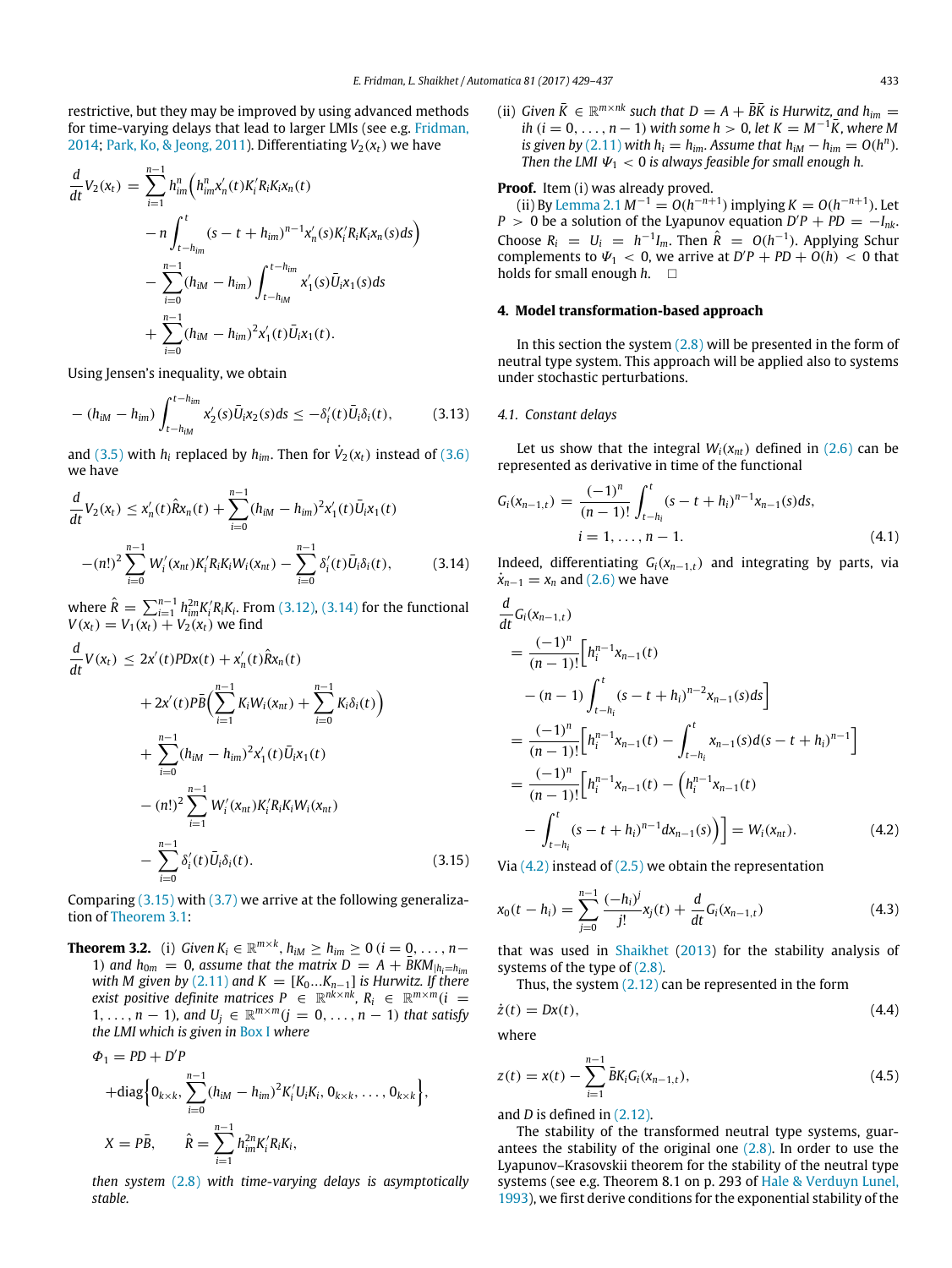<span id="page-5-0"></span>

|  | $D'[0 I_k]' \hat{R}$ ר<br>$B'\hat{R}$<br>$-\hat{R}$ | $X \quad \cdots \quad X$ |  |  | $\label{eq:Psi1} \Psi_1 = \begin{bmatrix} \phi_1 & X & \cdots & X & X & \cdots & X & D'[0\,I_k]^{\hat R} \\ * & - (n!)^2 R_1 & \cdots & 0 & 0 & \cdots & 0 & B'\hat R \\ \cdots & \cdots & \cdots & \cdots & \cdots & \cdots & \cdots & \cdots \\ * & * & \cdots & 0 & 0 & \cdots & 0 & B'\hat R \\ * & * & \cdots & - (n!)^2 R_{n-1} & 0 & \cdots & 0 & B'\hat R \\ * & * & \cdots & * & -U_0 & \cdots & 0 & B'\hat R \\ \cdots & \cdots & \cdots &$<br>$\cdots$ * * $\cdots$ -U <sub>n-1</sub><br>$\cdots$ * * $\cdots$ * |  | $*$<br>$\ast$ | $\overline{\phantom{a}}$ |
|--|-----------------------------------------------------|--------------------------|--|--|-----------------------------------------------------------------------------------------------------------------------------------------------------------------------------------------------------------------------------------------------------------------------------------------------------------------------------------------------------------------------------------------------------------------------------------------------------------------------------------------------------------------------------|--|---------------|--------------------------|
|--|-----------------------------------------------------|--------------------------|--|--|-----------------------------------------------------------------------------------------------------------------------------------------------------------------------------------------------------------------------------------------------------------------------------------------------------------------------------------------------------------------------------------------------------------------------------------------------------------------------------------------------------------------------------|--|---------------|--------------------------|

**Box I.**

corresponding integral equation  $z(t) = 0$ . It is seen from  $(4.5)$  that the stability of  $z(t) = 0$  is equivalent to the stability of

$$
x_{n-1}(t) = \sum_{i=1}^{n-1} BK_i G_i(x_{n-1,t}).
$$
\n(4.6)

Similarly to [Fridman](#page-8-7) [and](#page-8-7) [Shaikhet](#page-8-7) [\(2016\)](#page-8-7) the following statement can be proved:

<span id="page-5-3"></span> ${\bf Lemma \ 4.1.}$  *Let there exist positive definite matrices*  $S_i \in \mathbb{R}^{k \times k}$  *such that the following LMI holds*

$$
\hat{K}'B'\left(\sum_{i=1}^{n-1}h_i^{2n}S_i\right)B\hat{K} - \bar{S} < 0,\tag{4.7}
$$

 $where \hat{K} = [K_1 \dots K_{n-1}] \in R^{k \times (n-1)k}$  and

$$
\bar{S} = diag\{(n!)^2S_1, \ldots, (n!)^2S_{n-1}\} \in \mathbb{R}^{(n-1)k \times (n-1)k}.
$$

*Then the integral equation* [\(4.6\)](#page-5-1) *is exponentially stable.*

**Remark 4.1.** It can be seen that a simple sufficient condition for the feasibility of  $(4.7)$  (i.e. for the exponential stability of  $(4.6)$ ) is given by  $\sum_{i=1}^{n-1} h_i^n |BK_i| \ <\ n!$ , that was used for stability analysis of neutral type systems in [Kolmanovskii](#page-8-13) [and](#page-8-13) [Myshkis](#page-8-13) [\(1999\)](#page-8-13) and [Shaikhet](#page-8-11) [\(2013\)](#page-8-11).

<span id="page-5-8"></span>**Theorem 4.1.** (i) Given  $K_i \in \mathbb{R}^{m \times k}$  ( $i = 0, \ldots, n-1$ ) and constant  $k$ nown delays  $0 = h_0 < h_1 < \cdots < h_{n-1}$  such that the matrix  $D = A + \overline{B}$ KM with *M* defined by [\(2.11\)](#page-1-5) and  $K = [K_0...K_{n-1}]$ *is Hurwitz. Let there exist positive definite matrices*  $P \in \mathbb{R}^{nk \times nk}$ *and*  $S_i$  ∈  $\mathbb{R}^{k \times k}$ ,  $R_i$  ∈  $\mathbb{R}^{m \times m}$   $(i = 1, ..., n − 1)$  *that satisfy LMIs* [\(4.7\)](#page-5-2) *and*

$$
\Psi_2 = \begin{bmatrix} \Phi_2 & Z & \cdots & Z \\ * & -(n!)^2 R_1 & \cdots & 0 \\ \cdots & \cdots & \cdots & \cdots \\ * & * & \cdots & 0 \\ * & * & \cdots & -(n!)^2 R_{n-1} \end{bmatrix} < 0, \qquad (4.8)
$$

 $where Z = D'P\bar{B} \in \mathbb{R}^{nk \times m}$  and

$$
\Phi_2 = D'P + PD + \text{diag}\Big\{0_{k \times k}, \ldots, 0_{k \times k}, \sum_{i=1}^{n-1} h_i^{2n} K_i'R_iK_i\Big\}.
$$

*Then the system* [\(2.8\)](#page-1-8) *is asymptotically stable.*

(ii) *Given*  $\overline{K} \in \mathbb{R}^{m \times nk}$  *such that*  $D = A + \overline{B} \overline{K}$  *is Hurwitz, and*  $h_i = ih$  ( $i = 0, ..., n - 1$ ) *with some h* > 0, let  $K = M^{-1}\overline{K}$ , *where M is given by* [\(2.11\)](#page-1-5). Then the LMI  $\Psi_2 < 0$  is always *feasible for small enough h.*

**Proof.** (i) By [Lemma 4.1,](#page-5-3) LMI [\(4.7\)](#page-5-2) guarantees the exponential stability of the integral equation [\(4.6\).](#page-5-1) Differentiating

$$
V_1(x_t) = z'(t)Pz(t), \quad P > 0, \ P \in \mathbb{R}^{nk \times nk}
$$
 (4.9)

along  $(4.4)$  and  $(4.5)$  we have

<span id="page-5-1"></span>
$$
\frac{d}{dt}V_1(x_t) = 2z'(t)P\dot{z}(t)
$$
\n
$$
= 2\left(x(t) - \sum_{i=1}^{n-1} \bar{B}K_i G_i(x_{n-1,t})\right)'P D x(t)
$$
\n
$$
= 2x'(t)P D x(t) - 2\sum_{i=1}^{n-1} G'_i(x_{n-1,t})K'_i Z' x(t). \tag{4.10}
$$

<span id="page-5-4"></span><span id="page-5-2"></span>In order to compensate in [\(4.10\)](#page-5-4) the terms  $G_i(x_{n-1,t})$ , consider the additional functional

$$
V_2(x_t) = \sum_{i=1}^{n-1} h_i^n \int_{t-h_i}^t (s-t+h_i)^n x'_{n-1}(s) \hat{R}_i x_{n-1}(s) ds,
$$
  

$$
\hat{R}_i = K_i'R_iK_i, R_i > 0.
$$

Differentiating  $V_2(x_t)$  and applying Jensen's inequality, similarly to [\(3.5\)](#page-2-6) and [\(3.6\),](#page-2-8) we obtain

<span id="page-5-5"></span>
$$
\frac{d}{dt}V_2(x_t) \leq \sum_{i=1}^{n-1} \left( h_i^{2n} x'_{n-1}(t) \overline{R}_i x_{n-1}(t) - (n!)^2 G'_i (x_{n-1,t}) \overline{R}_i G_i (x_{n-1,t}) \right).
$$
\n(4.11)

From [\(4.10\),](#page-5-4) [\(4.11\)](#page-5-5) for the Lyapunov functional  $V(x_t) = V_1(x_t) +$  $V_2(x_t)$  we arrive at

$$
\frac{d}{dt}V(x_t) \leq \eta_2'(t)\Psi_2\eta_2(t),
$$
\n(4.12)  
\n
$$
\eta_2(t) = \text{col}\{x(t), -K_1G_1(x_{n-1,t}), \dots, -K_{n-1}G_{n-1}(x_{n-1,t})\}.
$$

<span id="page-5-6"></span>So, under  $(4.8)$ , the system  $(4.4)$ ,  $(4.5)$  (and, thus,  $(2.8)$ ) is asymptotically stable [\(Hale](#page-8-18) [&](#page-8-18) [Verduyn](#page-8-18) [Lunel,](#page-8-18) [1993\)](#page-8-18).

The proof of (ii) is similar to (ii) of [Theorem 3.1.](#page-2-10)  $\square$ 

# *4.2. Time-varying delays and stochastic perturbations*

In this section we consider the system  $(2.8)$  with time-varying and unknown delays  $h_i = h_i(t)$ , such that  $h_i(t) \in [h_{im}, h_{iM}], h_{iM} \geq$  $h_{im} \geq 0$ ,  $i = 0, \ldots, n - 1$ . Let  $\delta_i(t)$  be given by [\(3.9\),](#page-3-1) and  $G_i(x_{n-1,t})$ be given by [\(4.1\)](#page-4-5) with *him* instead of *h<sup>i</sup>* . Similarly to [\(3.10\)](#page-3-2) we obtain

<span id="page-5-7"></span>
$$
\sum_{i=0}^{n-1} K_i x_0(t - h_i(t)) = \sum_{i=1}^{n-1} K_i \frac{d}{dt} G_i(x_{n-1,t}) + \sum_{i=0}^{n-1} K_i \delta_i(t) + \sum_{j=0}^{n-1} \frac{(-1)^j}{j!} \sum_{i=0}^{n-1} h_{im}^j K_i x_j(t).
$$
 (4.13)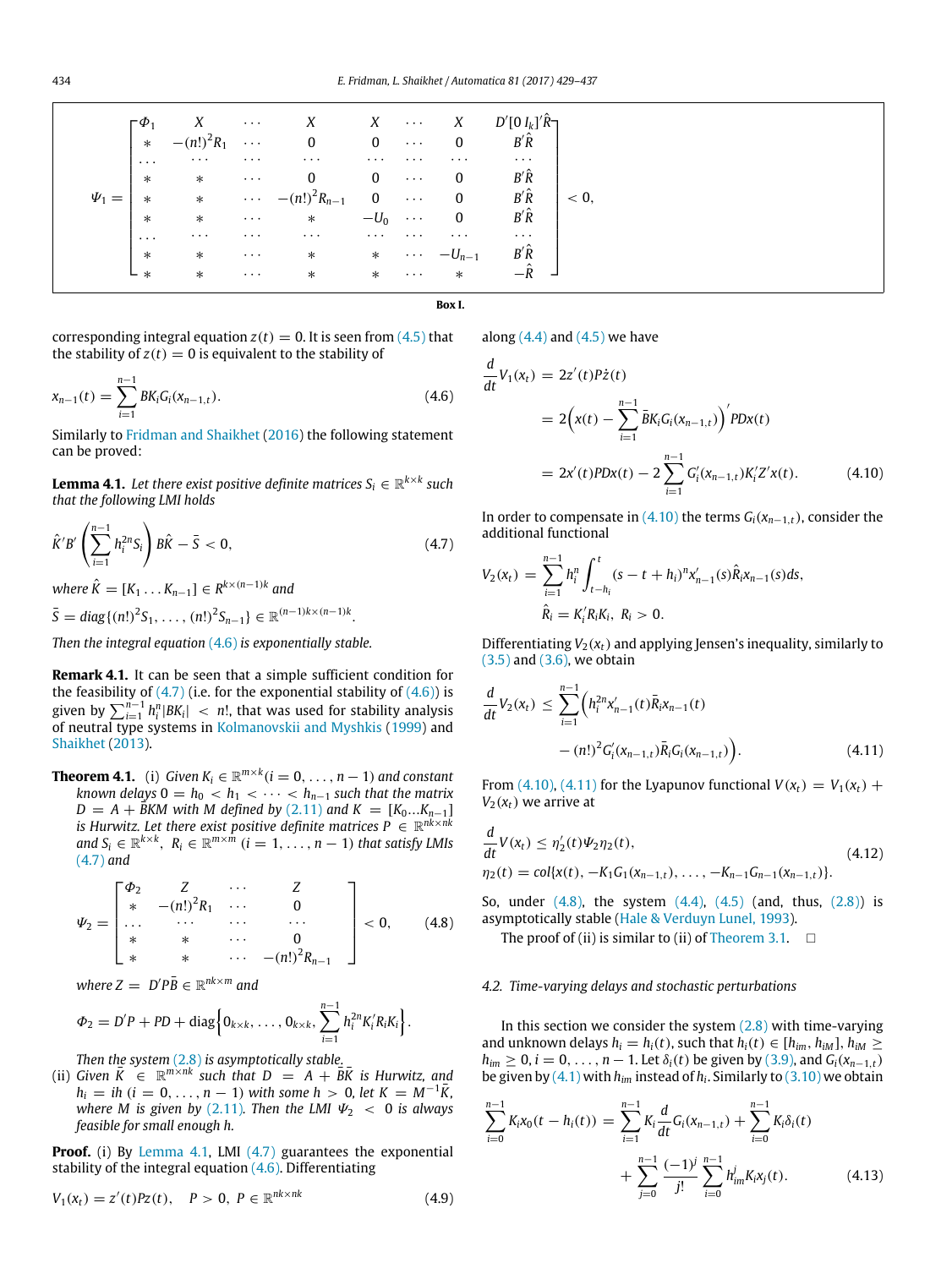Then [\(2.8\)](#page-1-8) takes the form

$$
\dot{z}(t) = Dx(t) + \sum_{i=0}^{n-1} \bar{B}K_i \delta_i(t),
$$
\n(4.14)

where  $D = A + \bar{B}KM_{|h_i=h_{im}}$  and  $z(t)$  is defined in [\(4.5\).](#page-4-3)

LMI [\(4.7\)](#page-5-2) guarantees the exponential stability of integral equation  $(4.6)$ . Differentiating  $(4.9)$  along  $(4.14)$ ,  $(4.5)$  we have

$$
\frac{d}{dt}V_1(x_t) = 2\left(x(t) - \sum_{i=1}^{n-1} \bar{B}K_i G_i(x_{n-1,t})\right)'P
$$
\n
$$
\times \left(Dx(t) + \sum_{i=0}^{n-1} \bar{B}K_i \delta_i(t)\right)
$$
\n
$$
= 2x'(t)PDx(t) - 2\sum_{i=1}^{n-1} G'_i(x_{n-1,t})K'_i Z' x(t)
$$
\n
$$
+ 2x'(t)X\sum_{i=0}^{n-1} K_i \delta_i(t)
$$
\n
$$
- 2\sum_{j=1}^{n-1} G'_j(x_{n-1,t})K'_j Y \sum_{i=0}^{n-1} K_i \delta_i(t).
$$
\n(4.15)

In order to compensate in [\(4.15\)](#page-6-1) the terms  $G_i(x_{n-1,t})$  and  $\delta_i(t)$ consider the additional functional

$$
V_2(x_t) = \sum_{i=1}^{n-1} h_{im}^n \int_{t-h_{im}}^t (s-t+h_{im})^n
$$
  
\n
$$
\times x'_{n-1}(s)\overline{R}_i x_{n-1}(s) ds
$$
  
\n
$$
+ \sum_{i=0}^{n-1} (h_{iM} - h_{im}) \int_{t-h_{im}}^{t-h_{im}} (s-t+h_{iM})
$$
  
\n
$$
\times x'_{1}(s)\overline{U}_i x_1(s) ds
$$
  
\n
$$
+ \sum_{i=1}^{n-1} (h_{iM} - h_{im})^2 \int_{t-h_{im}}^t x'_{1}(s)\overline{U}_i x_1(s) ds,
$$
  
\n
$$
\overline{R}_i = K'_i R_i K_i, \quad \overline{U}_i = K'_i U_i K_i, \quad R_i, U_i > 0.
$$
 (4.16)

Differentiating  $V_2(x_t)$  and applying Jensen's inequality (cf.  $(3.5)$  and  $(3.13)$ , similarly to  $(3.14)$ , we obtain

$$
\frac{d}{dt}V_2(x_t) \leq \sum_{i=1}^{n-1} h_{im}^{2n} x'_{n-1}(t) \bar{R}_i x_{n-1}(t) \n+ \sum_{i=0}^{n-1} (h_{iM} - h_{im})^2 x'_1(t) \bar{U}_i x_1(t) \n- (n!)^2 \sum_{i=1}^{n-1} G'_i (x_{n-1,t}) \bar{R}_i G_i (x_{n-1,t}) \n- \sum_{i=0}^{n-1} \delta'_i(t) \bar{U}_i \delta_i(t).
$$
\n(4.17)

From [\(4.15\),](#page-6-1) [\(4.17\)](#page-6-2) for the Lyapunov functional  $V(x_t) = V_1(x_t) +$  $V_2(x_t)$  we find

$$
\frac{d}{dt}V(x_t) \le 2x'(t)PDx(t)
$$
\n
$$
-2\sum_{i=1}^{n-1} G'_i(x_{n-1,t})K'_i Z'x(t) + 2x'(t)X \sum_{i=0}^{n-1} K_i \delta_i(t)
$$
\n
$$
-2\sum_{j=1}^{n-1} G'_j(x_{n-1,t})K'_j Y \sum_{i=0}^{n-1} K_i \delta_i(t)
$$

<span id="page-6-0"></span>
$$
+\sum_{i=1}^{n-1} h_{im}^{2n} x'_{n-1}(t) \bar{R}_i x_{n-1}(t)
$$
  
+ 
$$
\sum_{i=0}^{n-1} (h_{iM} - h_{im})^2 x'_1(t) \bar{U}_i x_1(t) - \sum_{i=0}^{n-1} \delta'_i(t) \bar{U}_i \delta_i(t)
$$
  
-
$$
-(n!)^2 \sum_{i=1}^{n-1} G'_i(x_{n-1,t}) \bar{R}_i G_i(x_{n-1,t}) \le \eta'_3(t) \Psi_3 \eta_3(t),
$$
 (4.18)

<span id="page-6-5"></span>where

$$
\eta_3(t) = \text{col}\{x(t), -K_1G_1(x_{n-1,t}), \dots, -K_{n-1}G_{n-1}(x_{n-1,t}), K_0\delta_0, \dots, K_{n-1}\delta_{n-1}\}
$$

and

$$
\varPsi_3 = \begin{bmatrix}\n\Phi_3 & Z & \cdots & Z & X & \cdots & X \\
* & -(n!)^2 R_1 & \cdots & 0 & Y & \cdots & Y \\
\cdots & \cdots & \cdots & \cdots & \cdots & \cdots & \cdots \\
* & * & \cdots & 0 & Y & \cdots & Y \\
* & * & \cdots & -(n!)^2 R_{n-1} & Y & \cdots & Y \\
* & * & \cdots & * & -U_0 & \cdots & 0 \\
\cdots & \cdots & \cdots & \cdots & \cdots & \cdots & \cdots \\
* & * & * & \cdots & * & * & \cdots & -U_{n-1}\n\end{bmatrix},
$$

<span id="page-6-6"></span><span id="page-6-1"></span>
$$
\Phi_3 = PD + D'P + \text{diag}\Big\{0_{k \times k}, \sum_{i=0}^{n-1} (h_{iM} - h_{im})^2 K'_i U_i K_i,
$$
  

$$
0_{k \times k}, \dots, 0_{k \times k}, \sum_{i=1}^{n-1} h_{im}^{2n} K'_i R_i K_i \Big\},
$$
  

$$
X = P\bar{B}, \quad Y = \bar{B}'X, \quad Z = D'X.
$$
 (4.19)

Suppose now that the coefficients  $A_0, \ldots, A_{n-1}$  in [\(2.1\)](#page-1-0) are under the influence of stochastic perturbations of the type of white noise, i.e.,  $A_i \rightarrow A_i + \sigma_i \dot{w}_i(t)$ ,  $i = 0, 1, \ldots, n-1$ , where  $\sigma_i \in$  $\mathbb{R}^{k \times k \times q_i}$  are constant matrices,  $w_i(t) \in \mathbb{R}^{q_i}$  are mutually independent Wiener processes with independent components [\(Gikhman](#page-8-19) [&](#page-8-19) [Skorokhod,](#page-8-19) [1972;](#page-8-19) [Shaikhet,](#page-8-11) [2013\)](#page-8-11). In this case instead of [\(4.14\)](#page-6-0) we obtain the system of Ito's stochastic differential equations

<span id="page-6-4"></span><span id="page-6-3"></span>
$$
dz(t) = \left(Dx(t) + \sum_{i=0}^{n-1} \bar{B}K_i \delta_i(t)\right) dt + C(x(t))dw(t), \qquad (4.20)
$$

where  $z(t)$  is defined in  $(4.5)$  and

<span id="page-6-8"></span>
$$
C(x(t)) = col\{0, \sigma(x(t))\} \in \mathbb{R}^{nk \times q}, \quad q = \sum_{i=0}^{n-1} q_i,
$$
  
\n
$$
\sigma(x(t)) = ((\sigma_0 x_0(t)) \dots (\sigma_{n-1} x_{n-1}(t))) \in \mathbb{R}^{k \times q},
$$
  
\n
$$
w(t) = col\{w_0(t), \dots, w_{n-1}(t)\} \in \mathbb{R}^q.
$$
\n(4.21)

Denote by *L* the generator of the stochastic differential equation [\(4.20\)](#page-6-3) (see [Gikhman](#page-8-19) [&](#page-8-19) [Skorokhod,](#page-8-19) [1972;](#page-8-19) [Shaikhet,](#page-8-11) [2013\)](#page-8-11). Then for Lyapunov functional  $V(x_t) = z'(t)Pz(t) + V_2(x_t)$ , where  $V_2$  is given by  $(4.16)$ , similarly to  $(4.18)$  we obtain

<span id="page-6-2"></span>
$$
LV(x_t) \leq \eta_3'(t)\Psi_3\eta_3(t) + Tr[C'(x(t))P C(x(t))]
$$
  
=  $\eta_3'(t)\Psi_3\eta_3(t) + \sum_{i=0}^{n-1} x_i'(t)T_i x_i(t),$ 

<span id="page-6-7"></span>where

$$
T_i = Tr[\sigma'_i[0 \ldots 0 I_k]P[0 \ldots 0 I_k]' \sigma_i] \in \mathbb{R}^{k \times k}.
$$
 (4.22)

Thus, we arrive at the following result:

<span id="page-6-9"></span>**Theorem 4.2.** (i) *Given*  $K_i \in \mathbb{R}^{m \times k}$ ,  $h_{iM} \ge h_{im} \ge 0$  ( $i = 0, \ldots, k$ )  $n-1$ ) and  $h_{0m} = 0$ , assume that the matrix  $D = A + \bar{B}KM_{|h_i=h_{im}}$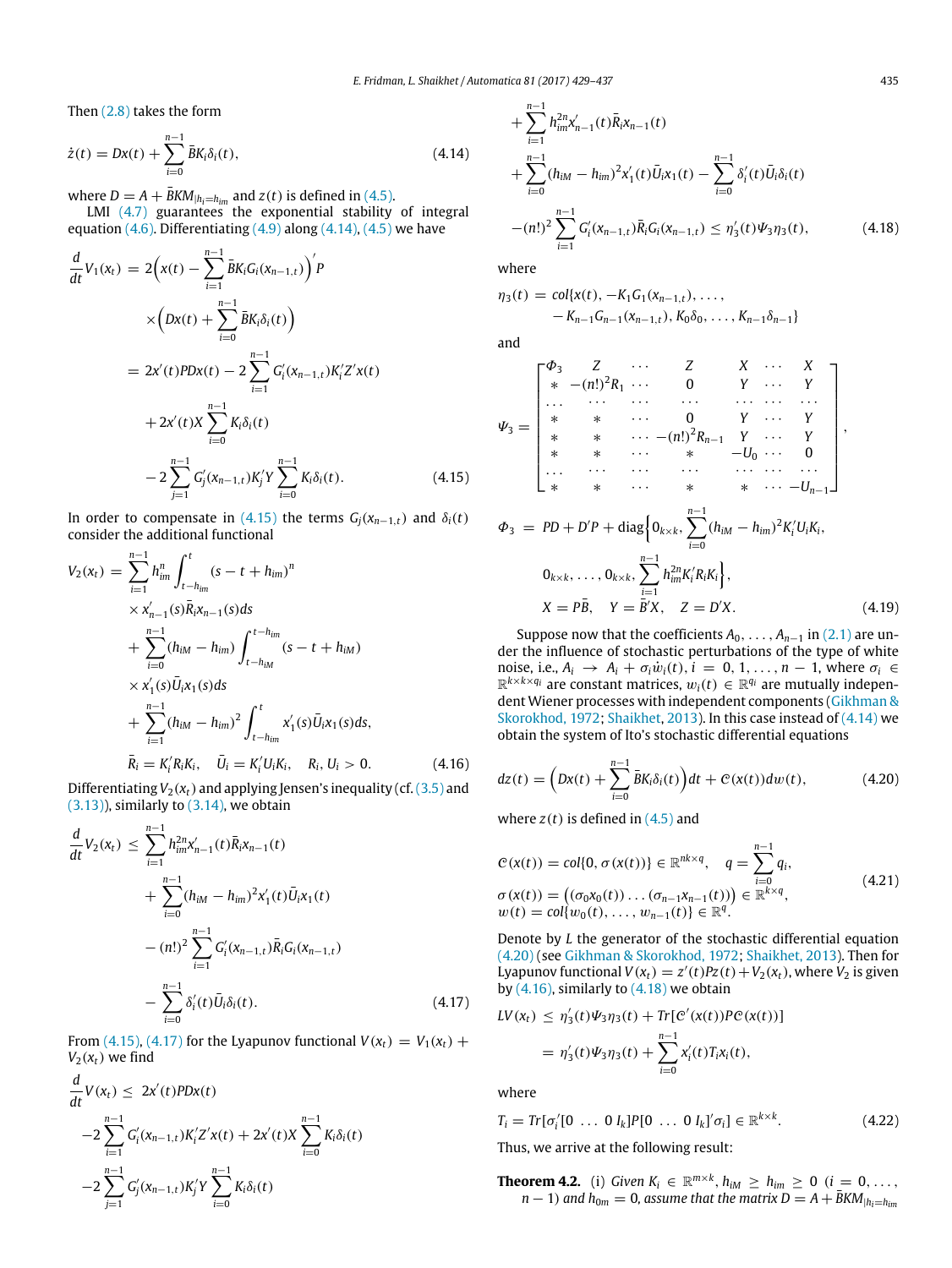*with M given by* [\(2.11\)](#page-1-5) *and*  $K = [K_0...K_{n-1}]$  *is Hurwitz. If there exist positive definite matrices*  $P \in \mathbb{R}^{nk \times nk}$ ,  $S_i \in \mathbb{R}^{k \times k}$  and  $R_i$ ,  $U_j \in \mathbb{R}^{m \times m}$   $(i = 1, \ldots, n-1, j = 0, \ldots, n-1)$  that satisfy *LMIs* [\(4.7\)](#page-5-2) *and*

$$
\Psi_3 + \text{diag}\{T_0, \ldots, T_{n-1}, 0_{2nm \times 2nm}\} < 0,\tag{4.23}
$$

*where*  $\Psi_3$  *is defined by* [\(4.19\)](#page-6-6) *with*  $D = D_{|h_i=h_{im}}$  *and*  $T_i$  *are defined by* [\(4.22\)](#page-6-7)*, then the system* [\(4.20\)](#page-6-3)*,* [\(4.21\)](#page-6-8)*,* [\(4.5\)](#page-4-3) *is asymptotically mean square stable.*

(ii) *Given*  $\vec{K} \in \mathbb{R}^{m \times nk}$  *such that*  $D = A + \overline{B}\overline{K}$  *is Hurwitz, h<sub>im</sub>* = *ih*,  $h_{iM} - h_{im} = O(h^n)$  and  $\sigma_i = O(\sqrt{h})$   $(i = 0, ..., n - 1)$  with *some h* > 0, let  $K = M^{-1}\bar{K}$ , where M is given by [\(2.11\)](#page-1-5) with  $h_i =$ *him. Then the LMI* [\(4.23\)](#page-7-0) *is always feasible for small enough h.*

# **5. Examples**

# *5.1. Scalar system of the third order*

In this section we consider [\(2.1\)](#page-1-0) with  $n = 3$ ,  $k = m = 1$  and  $B = 1$ . The matrix *D* here has a form

$$
D = \begin{bmatrix} 0 & 1 & 0 \\ 0 & 0 & 1 \\ -Q_0 & -Q_1 & -Q_2 \end{bmatrix}
$$
 (5.1)

with

$$
Q_0 = -A_0 - (K_0 + K_1 + K_2),
$$
  
\n
$$
Q_1 = -A_1 + h_1 K_1 + h_2 K_2,
$$
  
\n
$$
Q_2 = -A_2 - \frac{1}{2} (h_1^2 K_1 + h_2^2 K_2).
$$
\n(5.2)

The matrix [\(5.1\)](#page-7-1) is Hurwitz if and only if (see e.g. [Shaikhet,](#page-8-11) [2013\)](#page-8-11)

$$
Q_i > 0, \quad i = 0, 1, 2, \ Q_2 Q_1 > Q_0. \tag{5.3}
$$

In the examples below (for  $n = 3$ ), stabilizing gains  $K_i$  and  $h_1, h_2$ of the delayed feedback  $(2.7)$  are obtained via conditions  $(5.3)$  that guarantee *D* to be a Hurwitz matrix.

## <span id="page-7-7"></span>**Example 5.1.** Consider the chain of three integrators, where

$$
A_0 = A_1 = A_2 = 0. \t\t(5.4)
$$

Choose

$$
h_0 = 0,
$$
  $h_1 = h,$   $h_2 = 2h,$   
\n $K_0 = -1.1002,$   $K_1 = 2.1,$   $K_2 = -1$  (5.5)

that lead to Hurwitz matrix*D*. By [Theorem 3.1,](#page-2-10) the resulting closedloop system  $(2.8)$  is asymptotically stable for  $h \in [0.127, 0.843]$ . Conditions of [Theorem 4.1](#page-5-8) lead to a slightly smaller stability interval  $h \in [0.130, 0.840]$ . Simulations of solutions of the system with the initial function  $y(s) = -0.8 \cos(s)(s \in [-2h, 0])$  are shown in [Fig. 1](#page-7-3) for different delays:  $h = 0.15$ ,  $h = 0.40$ ,  $h = 0.85$ and  $h = 1.209$ . One can see that for  $h = 1.209$  the system is unstable, meaning that the LMI conditions are efficient (not too conservative).

Consider now the sampled-data implementation  $(3.8)$  of the delayed controller with the sampling period *T* , sampling delay *p* and unknown input delay bounded by  $\eta_M$ . We apply [Theorems 3.2](#page-4-7) and [4.2](#page-6-9) with

$$
h_{im} = ipT, \quad h_{iM} = ipT + T + \eta_M, \ i = 0, 1, 2. \tag{5.6}
$$

[Theorem 4.2](#page-6-9) is applied either to stochastic case in the presence of noise  $A_1 = \sigma_1 \dot{w}(t)$  with  $\sigma_1 = 0.3$  or to deterministic case, where  $\sigma_1 = 0$ , whereas [Theorem 3.2](#page-4-7) is applicable only to deterministic case. As it is seen from [Table 1,](#page-7-4) [Theorem 4.2](#page-6-9) here leads to more efficient results (larger *T* and smaller *p* for small  $\eta_M$ , or larger  $\eta_M$ for the same *T* and *p*).

<span id="page-7-3"></span><span id="page-7-0"></span>

**Fig. 1.** Solutions of  $(2.8)$ ,  $(5.4)$ ,  $(5.5)$  for different delays:  $h = 0.15$  (blue),  $h = 0.40$ (red),  $h = 0.85$  (black),  $h = 1.209$  (green). (For interpretation of the references to color in this figure legend, the reader is referred to the web version of this article.)

<span id="page-7-4"></span><span id="page-7-1"></span>

| Table 1                                                          |  |
|------------------------------------------------------------------|--|
| Example 5.1: stabilizing $T$ and $p$ for digital implementation. |  |

| Theorems                                  |                            | D                 | $\eta_M$                       | $\sigma_1$       |
|-------------------------------------------|----------------------------|-------------------|--------------------------------|------------------|
| Theorem 3.2<br>Theorem 4.2<br>Theorem 4.2 | 0.0132<br>0.0195<br>0.0195 | 50<br>43<br>43    | 0.00041<br>0.00027<br>0.000002 | $\Omega$<br>0.03 |
| Theorem 3.2<br>Theorem 4.2<br>Theorem 4.2 | 0.0028<br>0.0028<br>0.0028 | 293<br>293<br>293 | 0.0025<br>0.016<br>0.015       | 0<br>0.0798      |

<span id="page-7-9"></span><span id="page-7-2"></span>

| Table 2 |                                                                  |
|---------|------------------------------------------------------------------|
|         | Example 5.2; stabilizing $T$ and $p$ for digital implementation. |
|         |                                                                  |

| Theorems    |        |    | $n_M$      | $\sigma_{1}$ |
|-------------|--------|----|------------|--------------|
| Theorem 3.2 | 0.0098 | 32 | 0.00000001 |              |
| Theorem 4.2 | 0.0097 | 32 | 0.0000259  |              |
| Theorem 4.2 | 0.0097 | 32 | 0.0000250  | 0.0028       |

<span id="page-7-6"></span><span id="page-7-5"></span>Simulations of the solutions of the deterministic sampled-data system confirm the theoretical results. Moreover, choosing  $\eta_M =$ 0.00027 and  $p = 43$  we find that the system preserves asymptotic stability for larger than the theoretically predicted  $T = 0.0195$  (till *T*  $\approx$  0.027). Note also that for large *T* = 0.027 and  $\eta_M$  = 0.00027 the system preserves stability for all  $p = 5, 6, \ldots, 43$ .

**Remark 5.1.** In [Karafyllis](#page-8-3) [\(2008\)](#page-8-3), by using another design for the chain of three integrators, a theoretical bound on *h* of the order of  $10^{-3}$  was obtained leading to high controller gains. Simulations in [Karafyllis](#page-8-3) [\(2008\)](#page-8-3) showed that convergence was preserved for much larger delays with  $h < 0.21$  illustrating essential conservatism of the theoretical results.

<span id="page-7-8"></span>**Example 5.2.** Consider

$$
A_0 = A_2 = 0, \qquad A_1 = -1,\tag{5.7}
$$

and [\(5.5\).](#page-7-6) Here [Theorems 3.1](#page-2-10) and [4.1](#page-5-8) give stability intervals *h* ∈ [\[](#page-2-10)0.005, 0.585] and *h* ∈ [0.015, 0.544] respectively, i.e. [Theo](#page-2-10)[rem 3.1](#page-2-10) is less conservative. For sampled-data case, the results that follow from [Theorems 3.2](#page-4-7) and [4.2](#page-6-9) are given in [Table 2.](#page-7-9) Here [Theorems 3.2](#page-4-7) and [4.2](#page-6-9) lead to close results. Simulations of the solutions of the deterministic sampled-data system show that for  $\eta_k \equiv \eta_M = 0.000025$  and  $p = 32$  the system is asymptotically